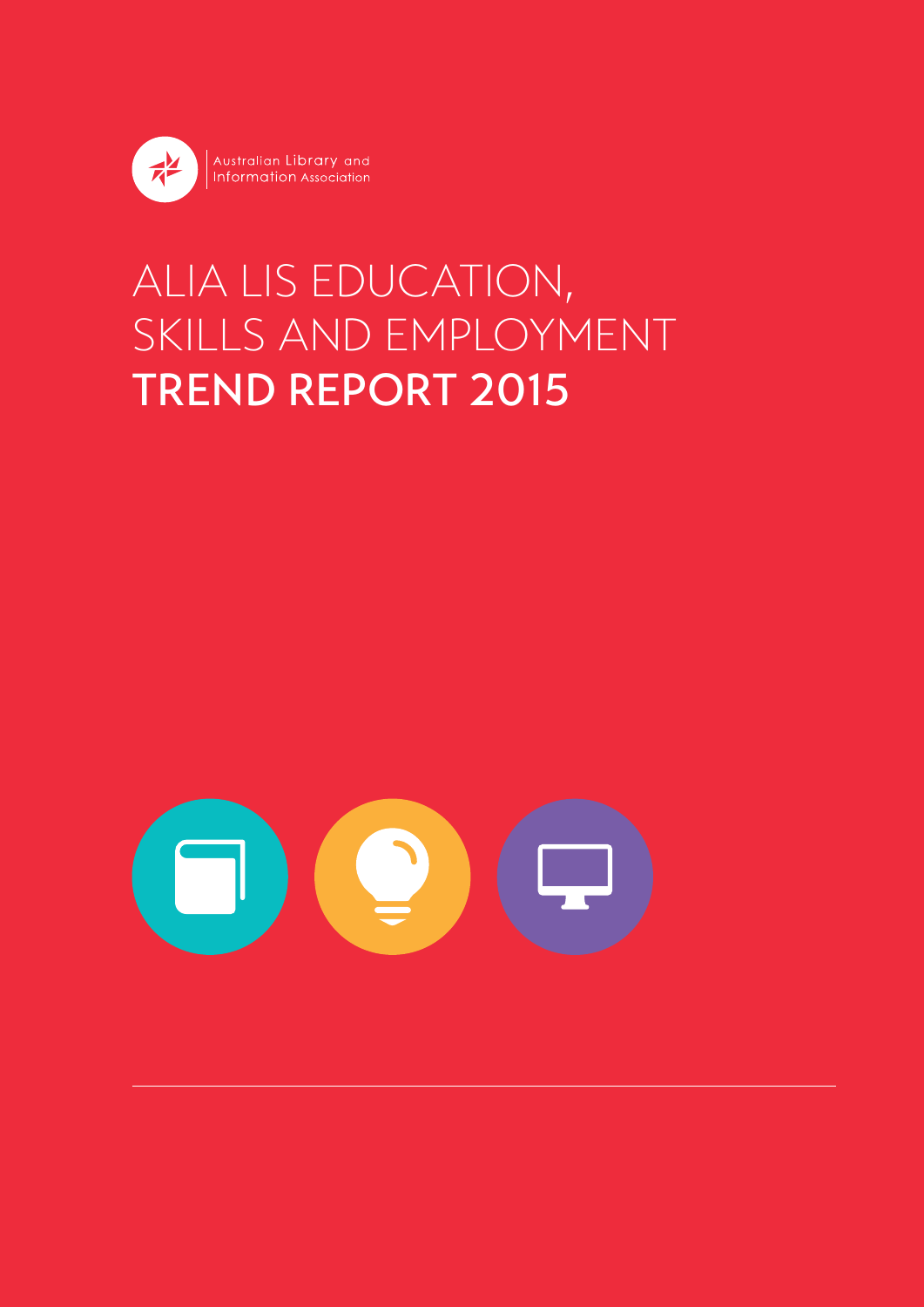© 2015 Australian Library and Information Association *ALIA LIS Education, Skills and Employment Trend Report 2015* Canberra ACT, Australian Library and Information Association, August 2015 www.alia.org.au/futureoftheprofession/alia-lis-education-skills-and-employment-trend-report For more information: education@alia.org.au





Australian **Library** and<br>**Information** Association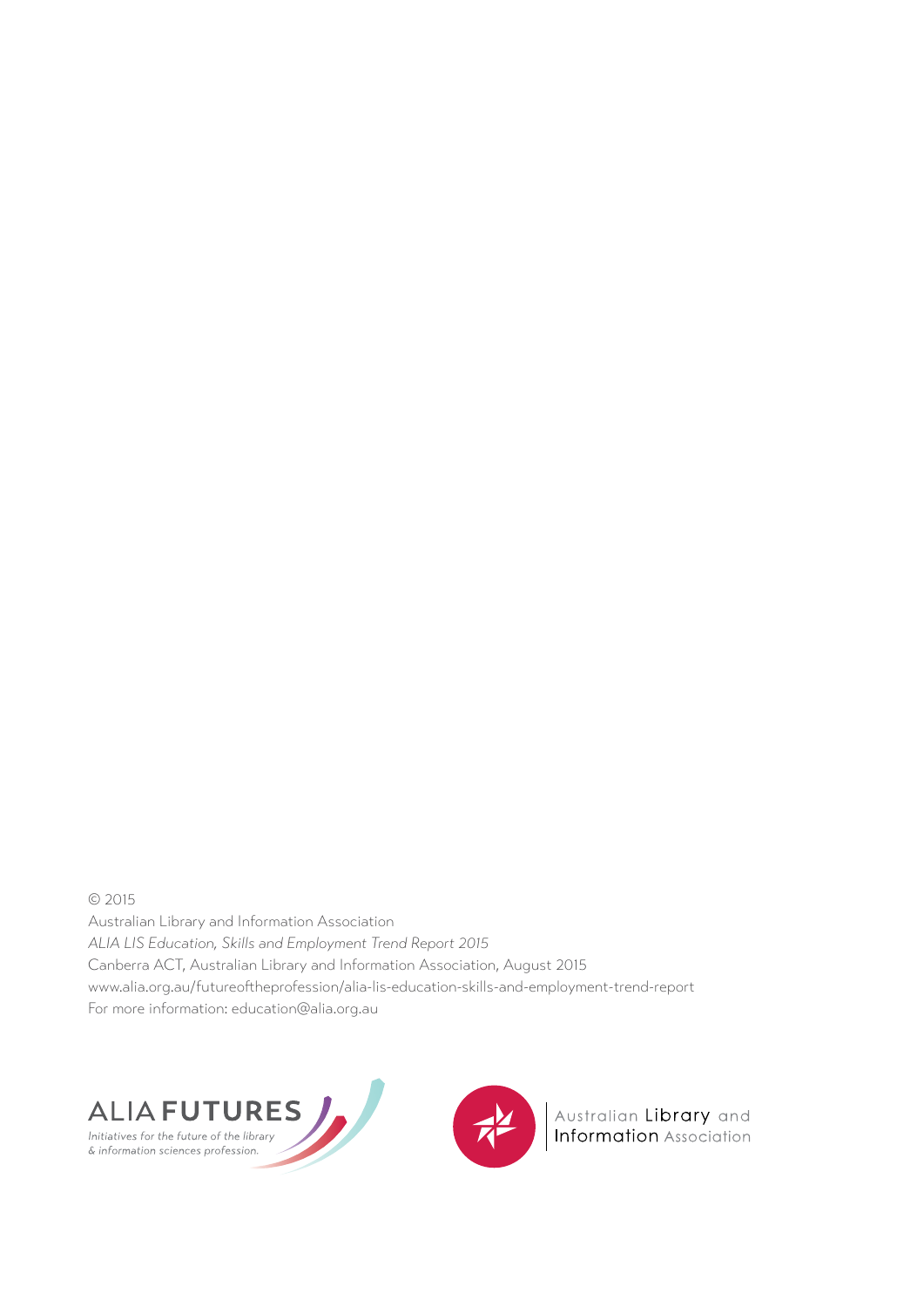# **CONTENTS**

| Introduction                               | (35) |
|--------------------------------------------|------|
| Key findings and interpretation of results | 04   |
| Detailed findings                          |      |
| Sources and links for more information     |      |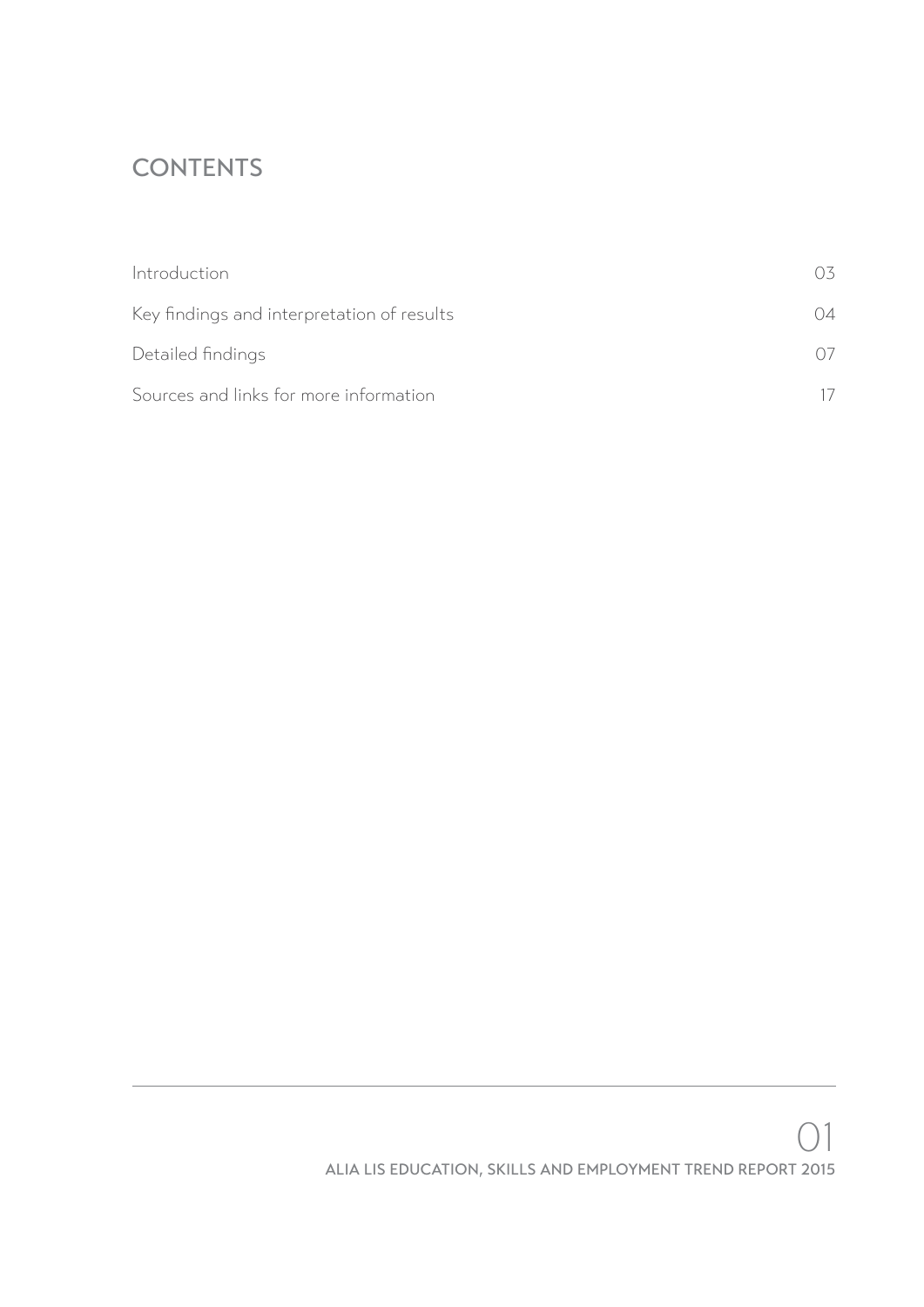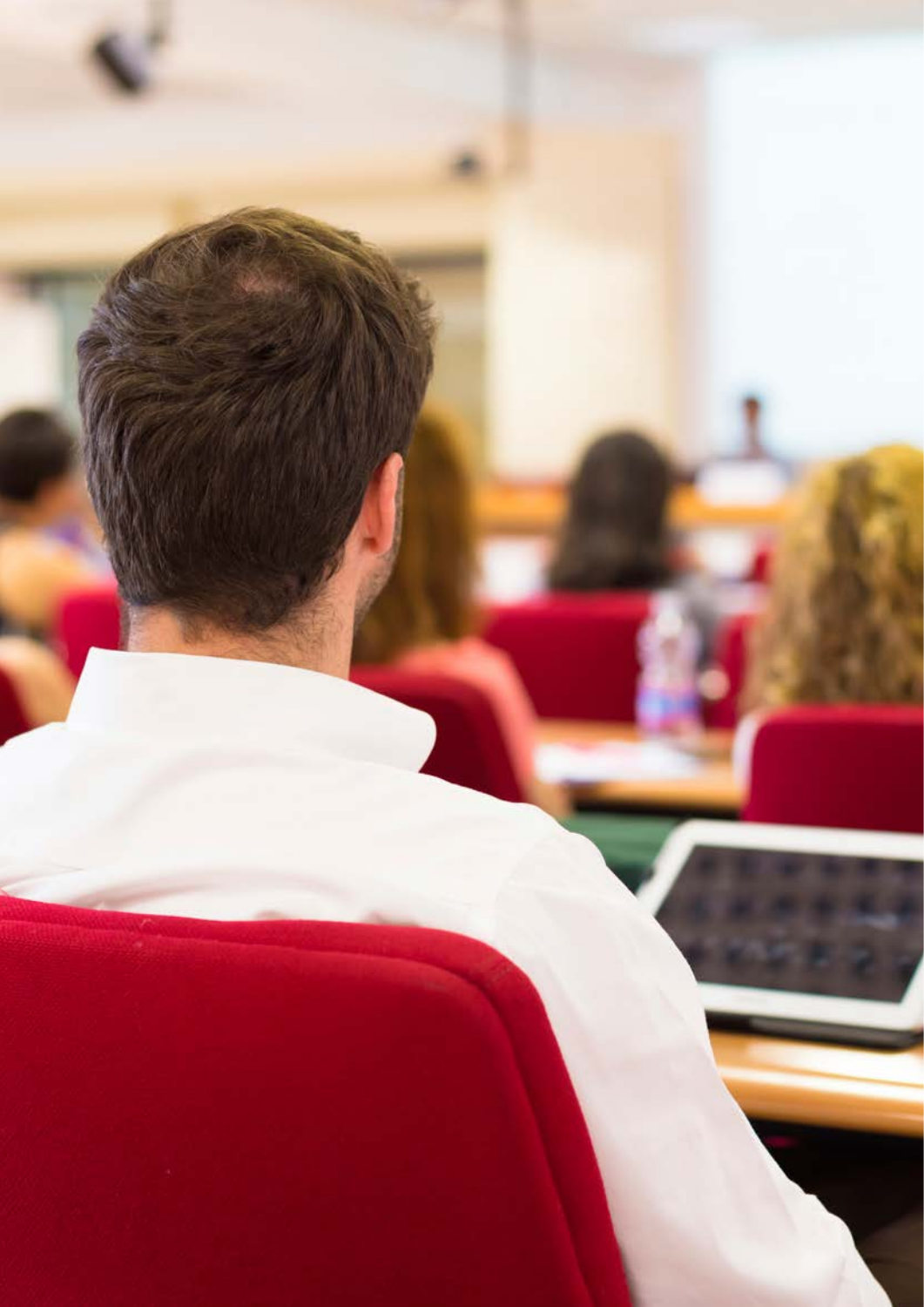# <span id="page-4-0"></span>INTRODUCTION

In 2014 ALIA published its first *LIS (Library and Information Science) Education, Skills and Employment Trend Report*. This provided students, educators, employees and employers with an understanding of the national landscape, and the Association with data we need to help inform our approach as the sector's peak professional body.

This 2015 report updates some of the statistics and includes more information about areas such as job growth and earnings.

Both the 2014 and 2015 reports are available on the ALIA website [www.alia.org.au](http://www.alia.org.au).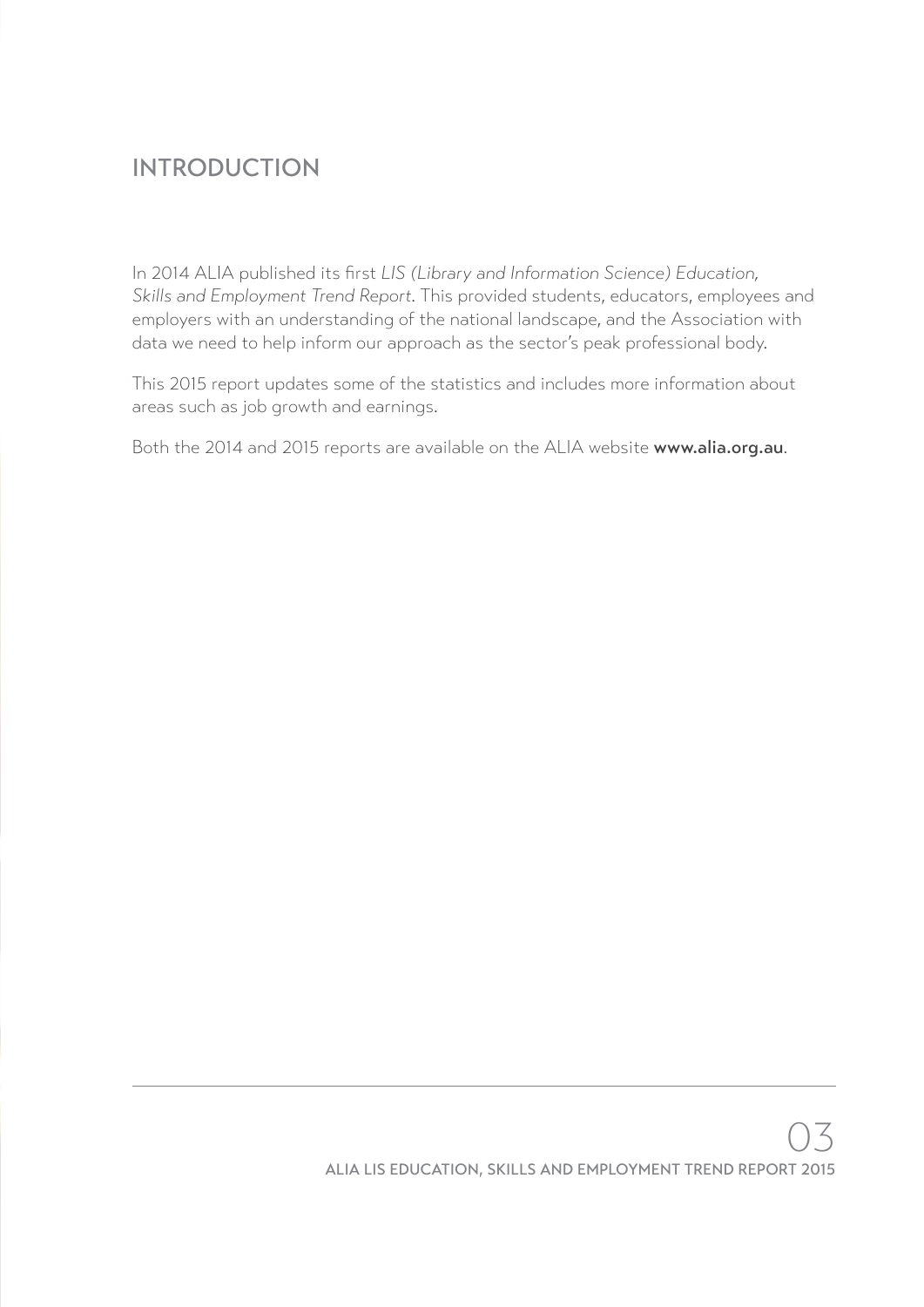# <span id="page-5-0"></span>KEY FINDINGS AND INTERPRETATION OF RESULTS

### The facts

In 2015, there were 24 institutions delivering 33 ALIA accredited courses around Australia. In addition, there were VET (Vocational Education and Training) providers offering Certificates II, III and IV in library and information studies. This represented a significant decline (23% and 37% respectively) since 2009, when there were 31 institutions and 52 courses.

There were 4413 students enrolled in LIS courses in 2013, with approximately 25% in higher education and 75% in VET. Of these 4,413 students, 2,647 were enrolled in ALIA accredited courses leading to professional membership of the Association. The most popular qualifications were the Master's degree in higher education and the Diploma in the VET sector.

The number of LIS students enrolled in higher education courses remained virtually unchanged between 2011 and 2013. In the VET sector, there was a decline of 13% over the same period.

In terms of the characteristics of employees , LIS workers were significantly older, with the median age between six and 10 years higher than the median age for all occupations. Average full time earnings per week for Librarians were 30% higher than the average for all occupations, but median weekly earnings were much lower, reflecting the part time nature of many positions – 45% of Librarians, 41% of Library Technicians and 76% of Library Assistants worked part time.

Over a five year period, there were some 23% fewer Librarian positions in the workforce according to 2013 trend data; 4% fewer Technician positions, but a 9% increase in Library Assistant positions. However, the unemployment level for Librarians was below average compared with other occupations.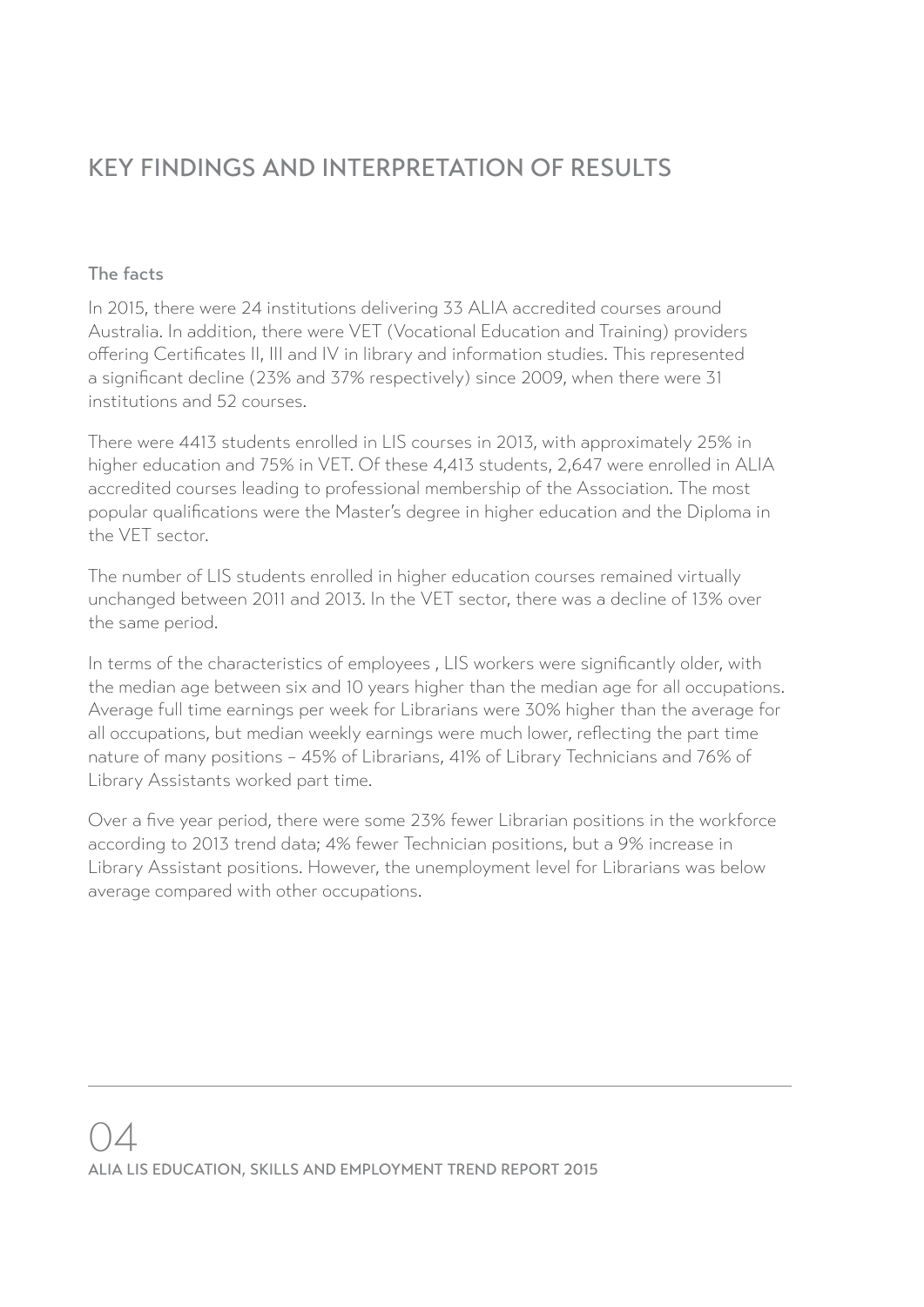Librarians, Technicians and Library Assistants had significantly higher education attainment compared with people employed in all occupations in Australia. For example, some 60% of Librarians had a Post Graduate or Graduate Diploma or a Graduate Certificate, compared with 9% for all occupations. The essential role of education underpinning participation in the sector remained strong, with 69% of workers having Librarian or Technician qualifications.

As well as library and information service delivery positions, there were also approximately 1,000 jobs working for the Australian vendors who supply library and information related products.

## Our interpretation

Library and information science is an occupation with a relatively small, highly qualified workforce (fewer than 30,000 out of 11.5 million, or 0.2% of the Australian labour force) and this is reflected in its equally small education footprint (0.2% of VET students and 0.1% of higher education students).

Although the LIS workforce is small, our sector has significant reach and profile because millions of Australians use library services. More than 10 million Australians are registered public library users *(source: National and State Libraries Australasia statistics)* and still more use university, VET, special and school libraries.

The library and information sector remains an attractive proposition for qualified professionals looking for relatively well paid positions and regular hours, with part time flexible working, but there is undoubtedly competition for jobs.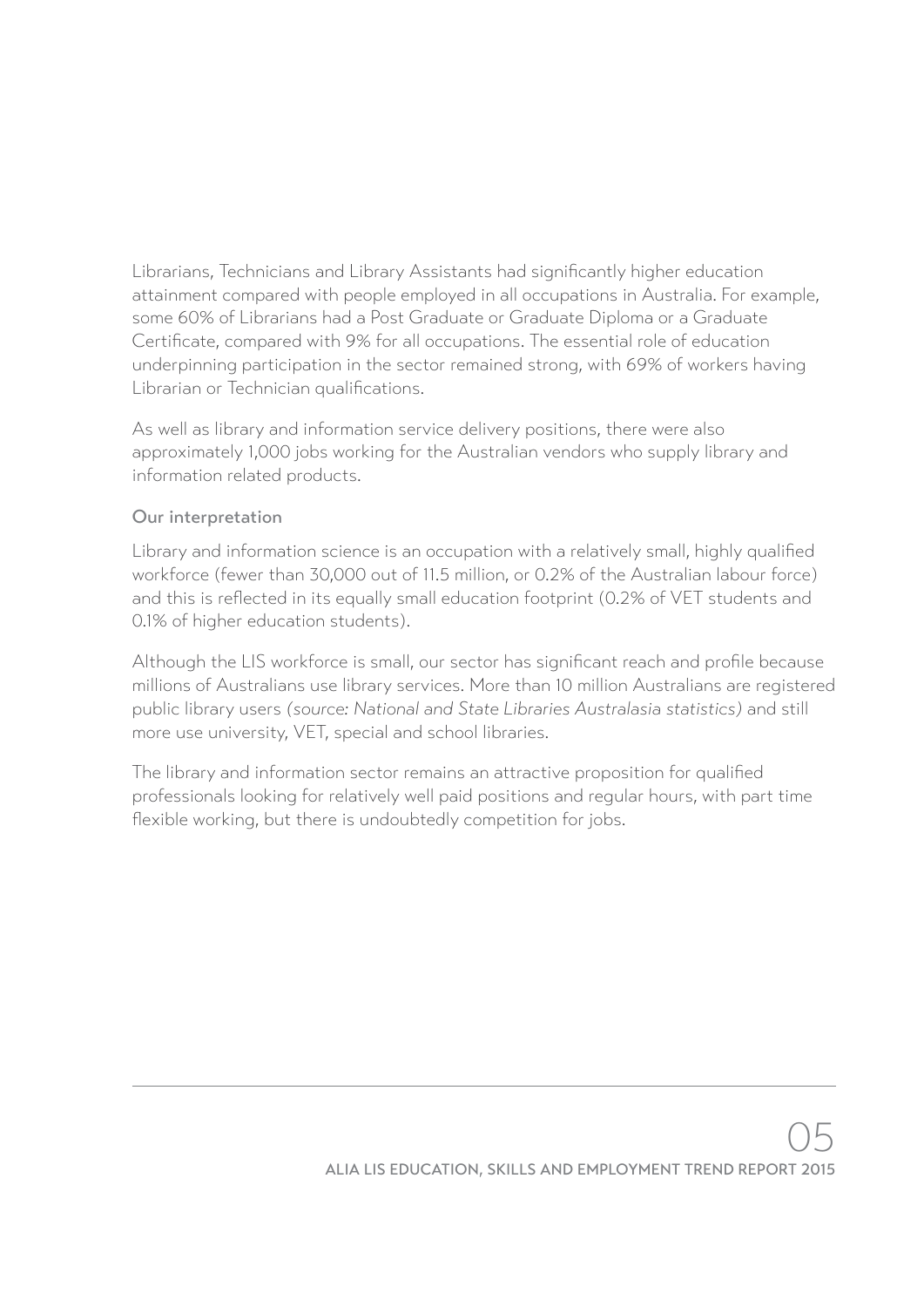There will be a modest increase in the number of positions available over the next five years and Baby Boomer retirements will create new openings in existing positions. However, the job market will remain tight, with as many as 1,800 professionals graduating each year and seeking employment. While many of these graduates will already be employed in the sector, others will be new entrants.

Taking the outcomes for VET graduates, we found that 37% were employed outside the LIS sector but in jobs where their training was relevant, six months after they finished their course. This was evidence of the transferability of LIS skills and the value of an LIS qualification as the basis for a variety of career opportunities.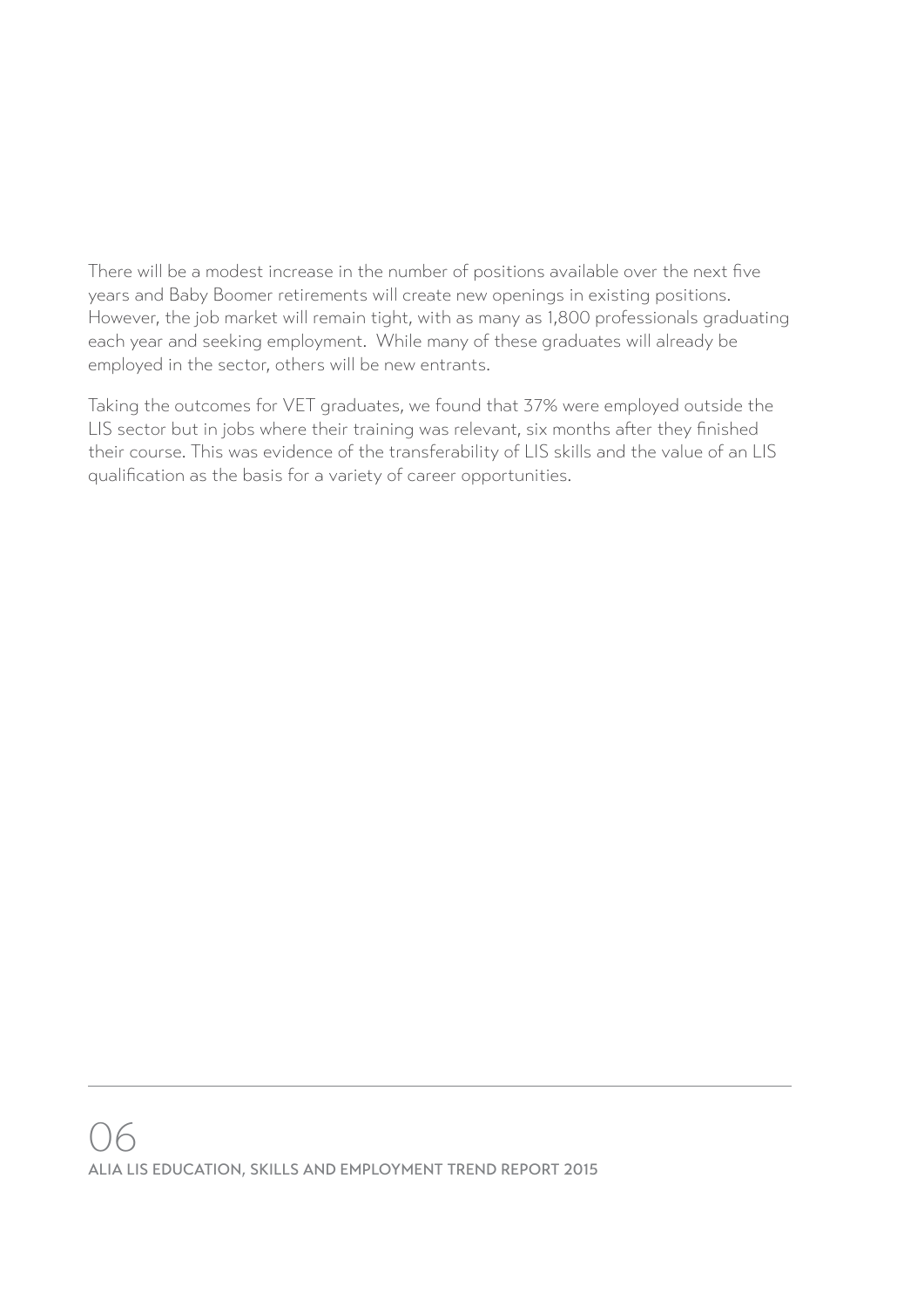# <span id="page-8-0"></span>DETAILED FINDINGS

### Institutions providing LIS education

In 2015, there were nine higher education institutions offering 18 ALIA accredited courses, including Master's, Bachelor and Graduate Diploma. Three of these institutions offered courses specifically for Teacher Librarians. There were 15 universities, TAFEs and polytechnics offering 15 ALIA accredited Diploma courses, making a total of 24 accredited institutions and 33 accredited courses [figures 1 and 2].



Figure 1: Number of ALIA accredited institutions

In addition, the VET institutions included above offered courses leading to Certificate II, III and IV qualifications. These were not ALIA accredited, as the minimum requirement for ALIA professional membership is a Diploma.

There were ALIA accredited courses offered by institutions in every state and territory [figure 3] and many institutions offered distance education, so location was no longer a barrier to course delivery.

*Source: ALIA course accreditation records*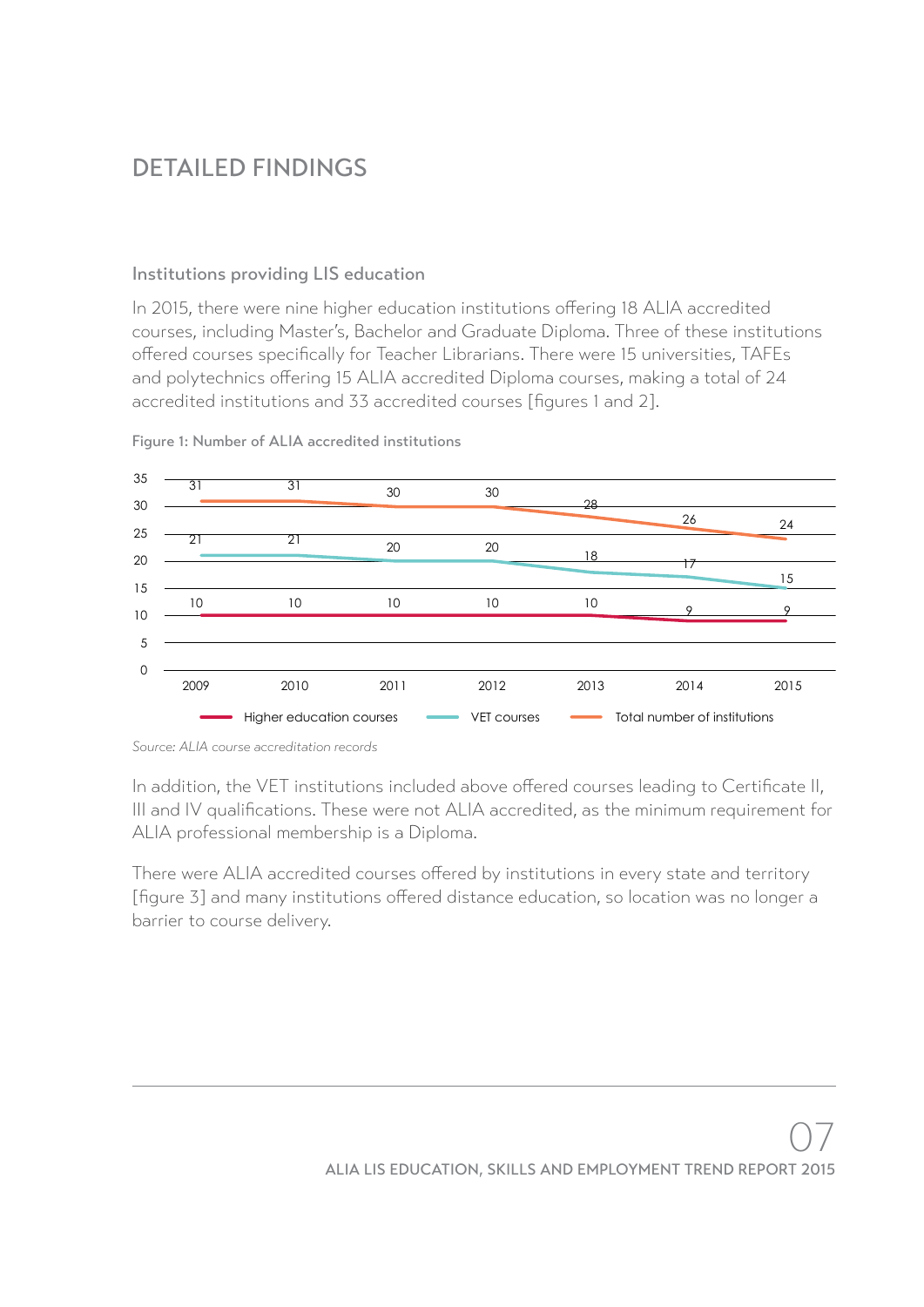

#### Figure 2: Number of ALIA accredited LIS courses

*Source: ALIA course accreditation records*



Figure 3: ALIA accredited LIS courses by state/territory 2013–2015

*Source: ALIA course accreditation records*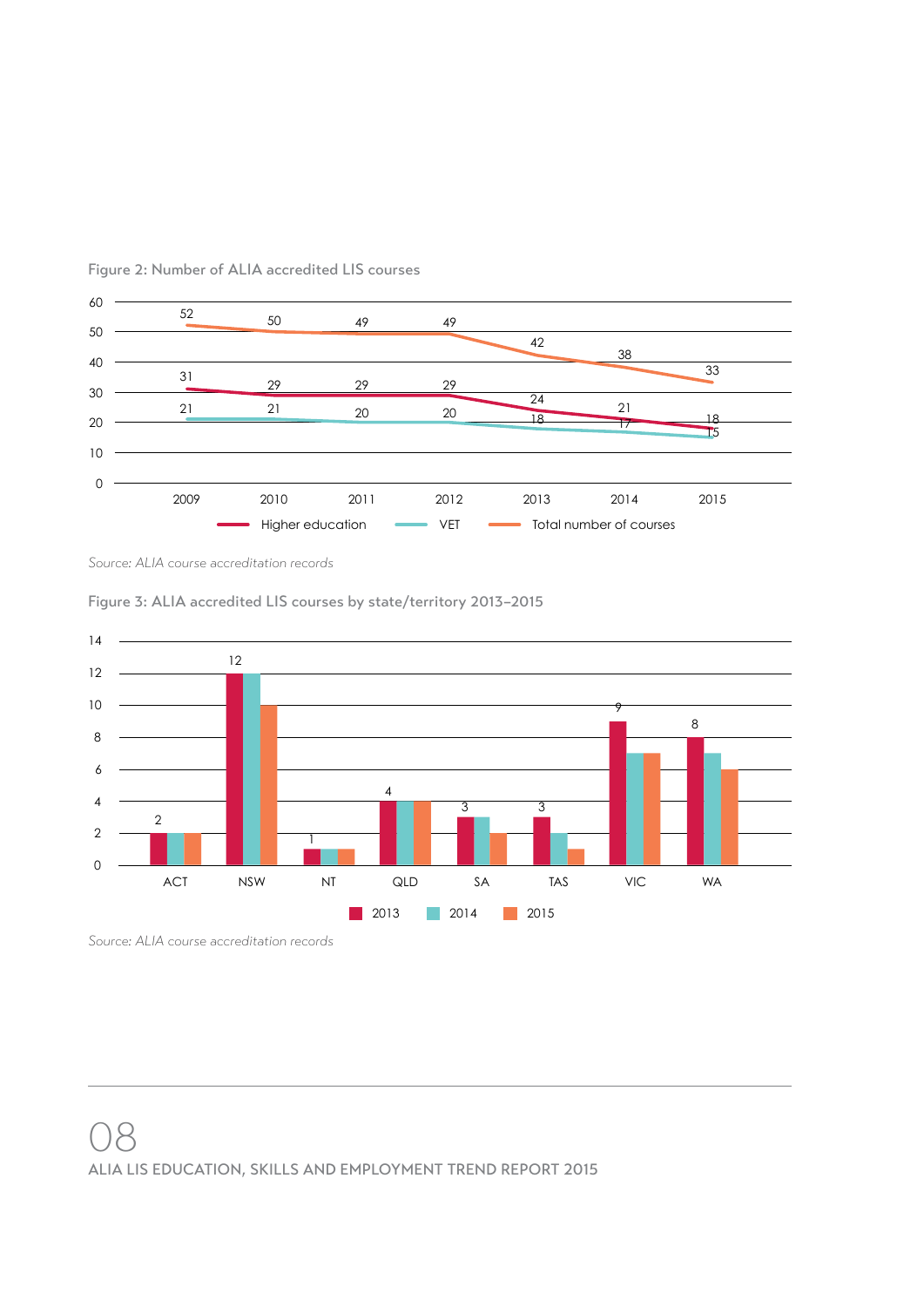### LIS students

The split of LIS students remained approximately 25% higher education and 75% VET [figure 4]. For ALIA accredited courses, the number of students engaged in higher education rose over a five year period, while the number in VET declined [figure 5]. Where higher education students in 2009 represented 24% of the total LIS students, by 2013, this had increased to 38%, reflecting the rising demand from employers for higher level qualifications.



Figure 4: Number of students enrolled in LIS courses in Australia

*Source: ALIA, Department of Education, National Centre for Vocational Education Research (NCVER)*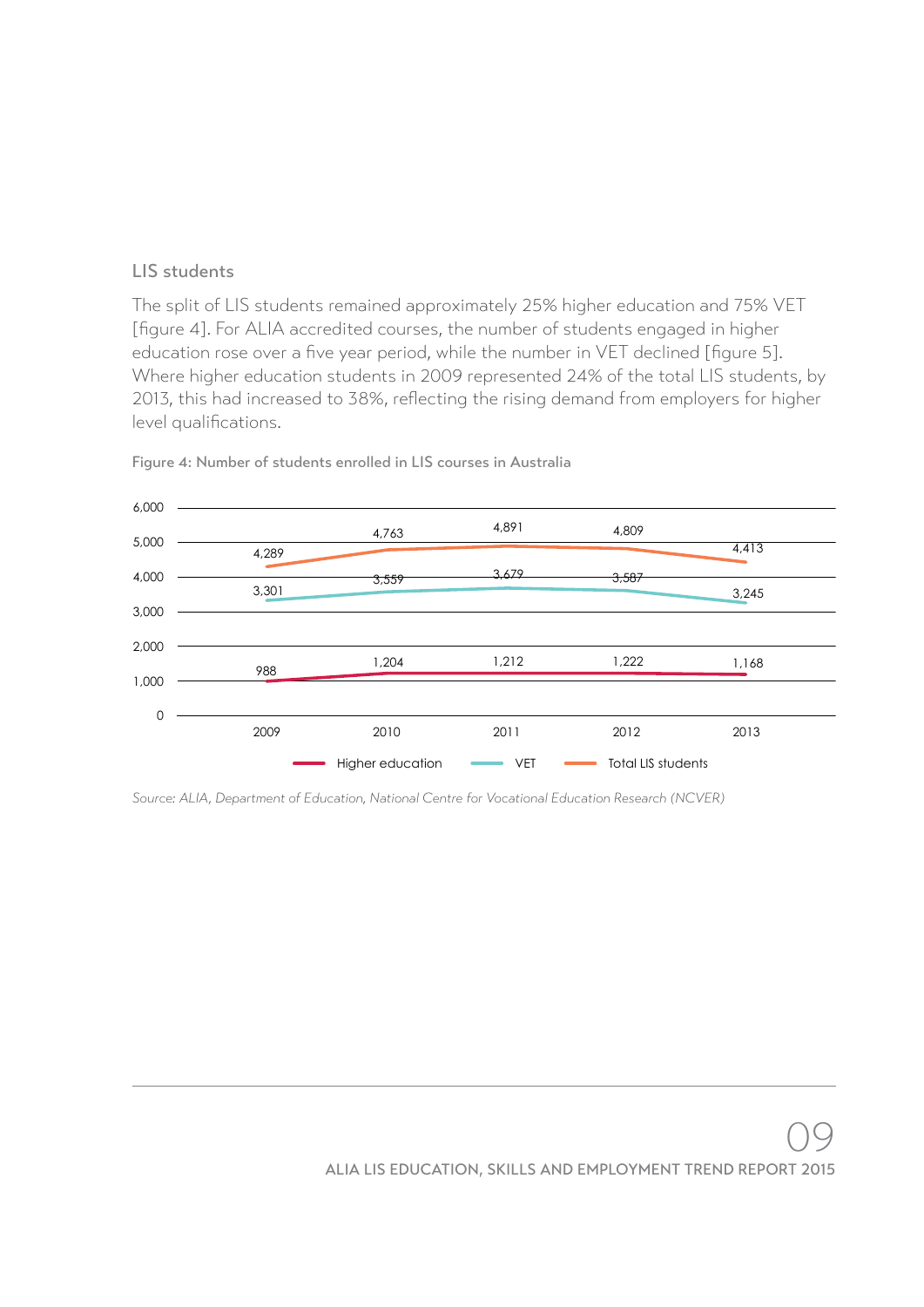

Figure 5: Number of students enrolled in ALIA accredited LIS courses

The Master's qualification overtook a Bachelor or other undergraduate degree as the most popular LIS qualification in higher education [figure 6]. In the VET sector, the Diploma remained the most popular qualification, followed by the Certificate III [figure 7], although Certificate III had also experienced the biggest fall in student numbers.

*Source: ALIA, Department of Education, NCVER*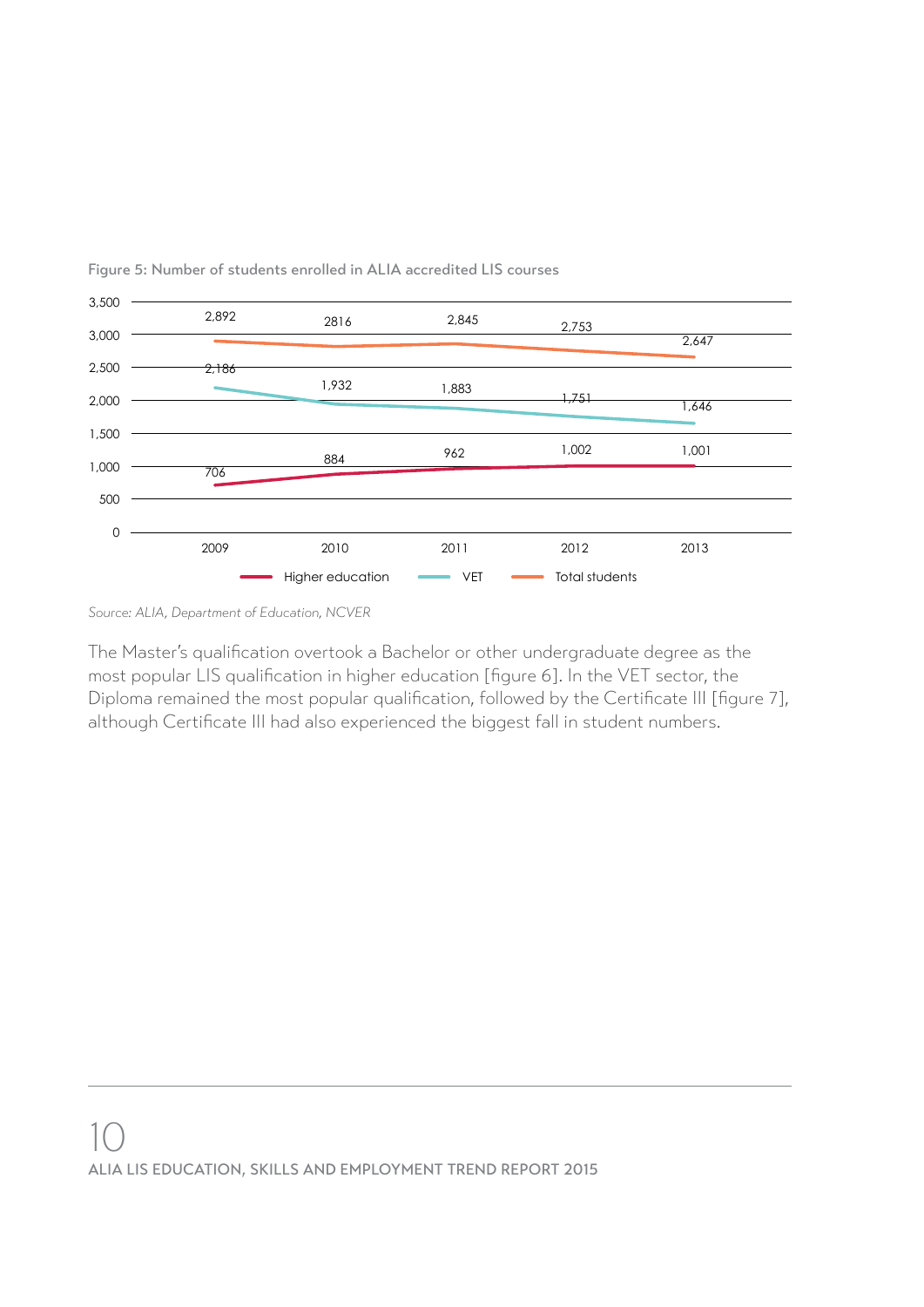

Figure 6: Number of higher education students enrolled in Librarianship, Information Management and Curatorial Studies at various levels

Figure 7: Number of VET students enrolled in Library, Information and Cultural Services courses at various levels



*Source: NCVER (past year figures updated from NCVER 2013 report)*

*Source: Federal Department of Education*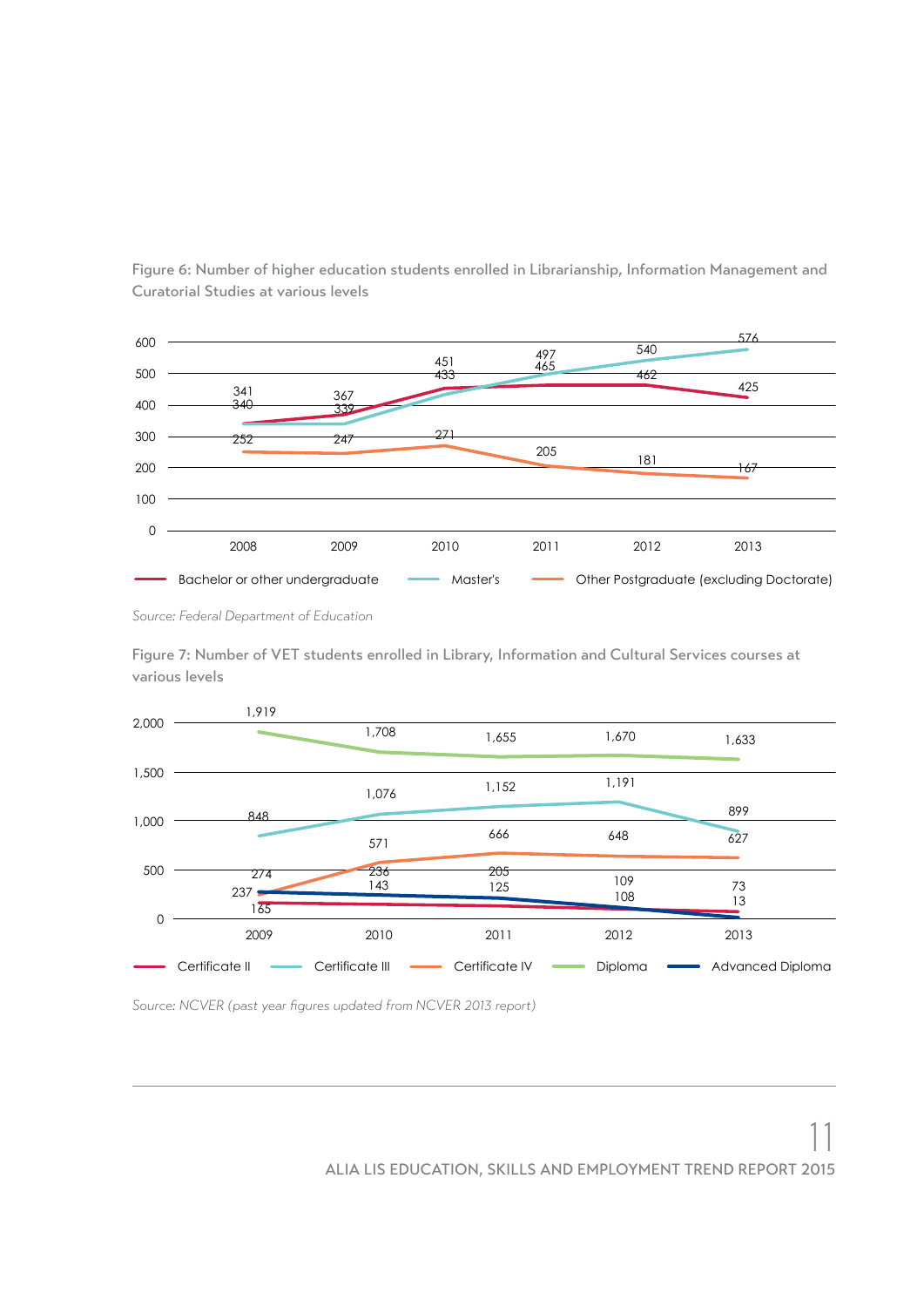### Employment

According to the ABS Labour Survey and Department of Employment Trend Data 2013, the age profile of LIS workers was significantly older than the overall workforce. Full time earnings were in line with that of all occupations for Librarians and Library Technicians, although median weekly earnings were below that of all occupations. This was explained by the high proportion of part time workers [table 1].

#### Table 1: Characteristics of LIS employment

|                                                       | Librarians    |               | Technicians Library Assistants | All occupations |
|-------------------------------------------------------|---------------|---------------|--------------------------------|-----------------|
| Median age                                            | 49            | 46            | 48                             | 40              |
| Median weekly full time earnings pre tax              | \$1,500       | \$1,150       | \$1,000                        | \$1,152         |
| Median weekly earnings pre tax                        | \$827         | \$750         | \$583                          | \$950           |
| Weekly full time hours worked                         | 36.3          | 34            | 35.4                           | 41.1            |
| Working part time                                     | 44.7%         | 41.4%         | 75.9%                          |                 |
| Working full time                                     | 55.3%         | 58.6%         | 24.1%                          |                 |
| Job growth over the last five years                   | $-22.5%$      | $-4.2\%$      | 9.2%                           | 6.5%            |
| Job growth over the last two years                    | $-0.2\%$      | 0.2%          | 0.8%                           | 1.9%            |
| Unemployment level compared with<br>other occupations | Below average | Above average | Average                        |                 |

*Source: ABS Labour Survey, Federal Department of Employment Trend Data 2013*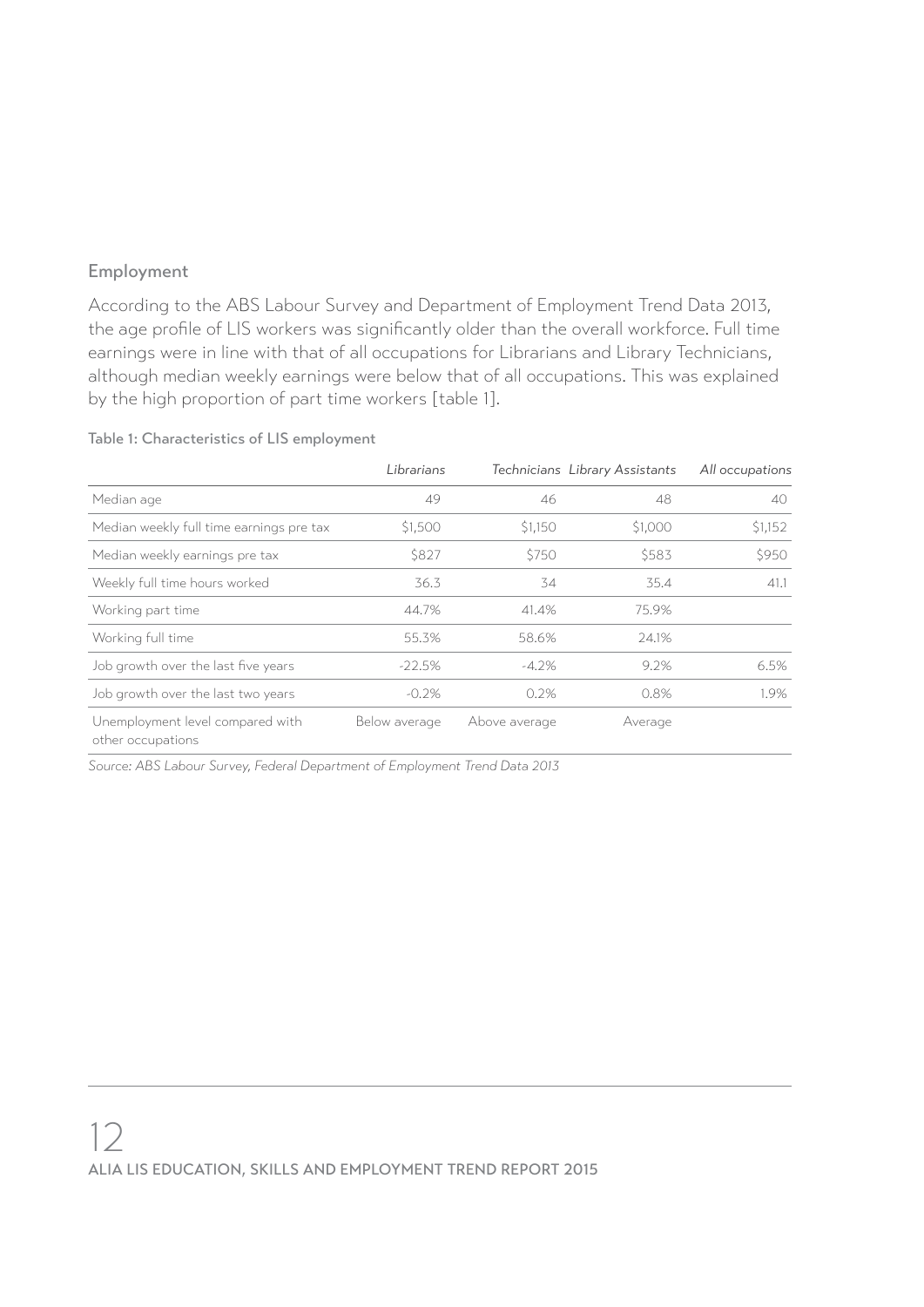Over a five year period, there were some 23% fewer Librarian positions in the workforce but the unemployment level for Librarians was below average compared with other occupations, which could reflect the rate of worker retirement for the sector.

Over a two year period, there had been virtually no job growth but the decline also appeared to have slowed.

Federal Department of Employment figures showed jobs in the library and information service delivery sector had remained steady at around 25,000 from 2011 to 2013 and projections suggested there would be a modest 4% overall increase in the number of positions by 2018 [figure 8]. The biggest growth in employment was predicted for Technicians (11%), followed by Librarians (6%). Library Assistant jobs were expected to decrease by 9% [figure 9].

People who worked in library and information service delivery had significantly higher educational attainment than those in all occupations [figure 10]. This underlined the importance of a strong and successful environment for library and information studies.

Statistics on the outcomes for graduates from VET LIS courses showed that 86% were in employment six months after finishing their courses. Of those who were employed, 37% were in jobs outside the LIS sector, where their LIS training was relevant to their position.

There were 1,000 jobs in the library and information supply sector, identified by the ABS Australian Industry statistics [table 2]. Often, the employees of these companies were qualified library and information professionals.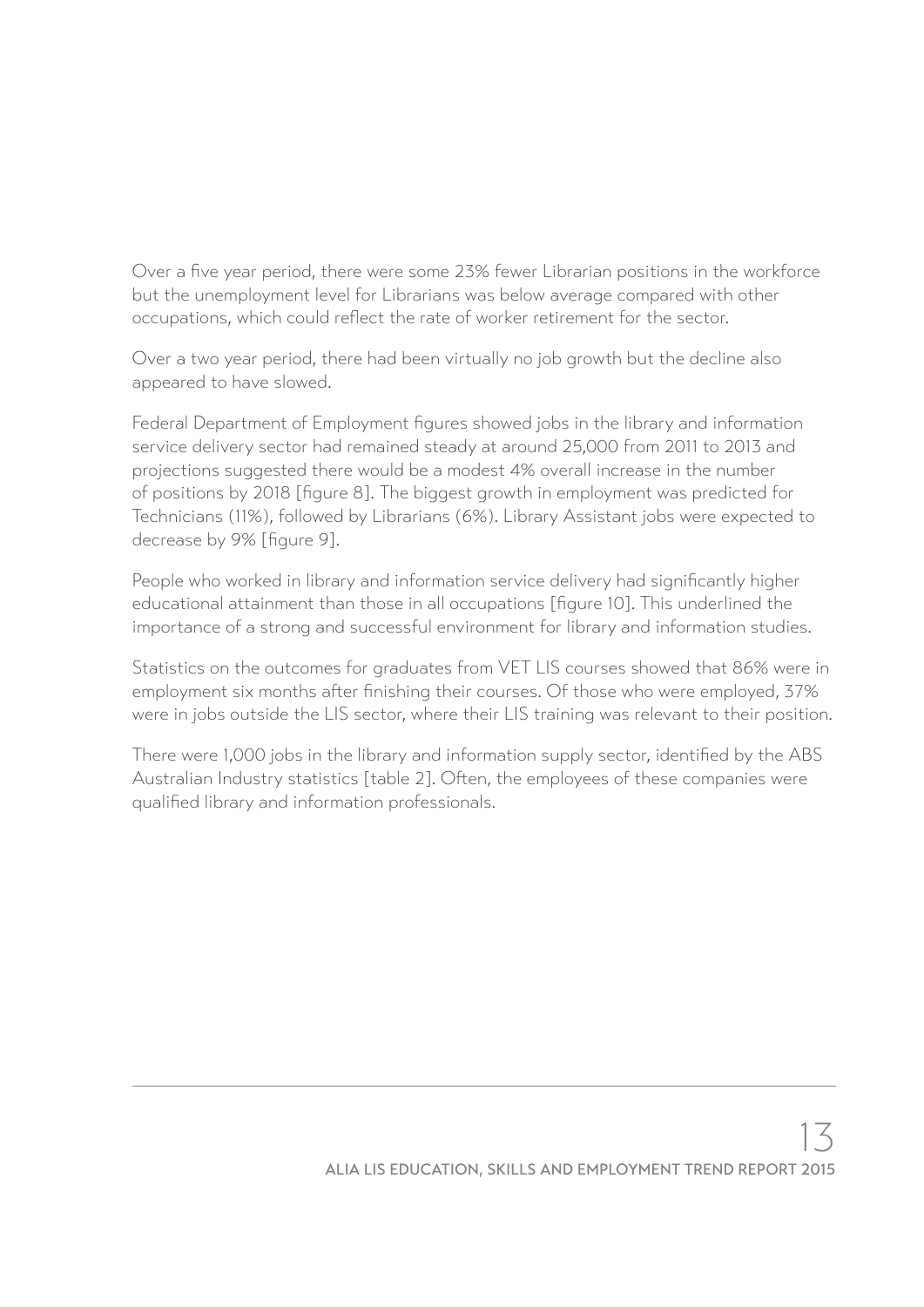|           | of June* | Employment end Wages and salaries<br>\$m | Total income<br>\$m | \$m | Total expenditure Earnings before tax<br>(EBITDA) \$m |
|-----------|----------|------------------------------------------|---------------------|-----|-------------------------------------------------------|
|           |          |                                          |                     |     |                                                       |
| 2008-2009 | 2,000    | 115                                      | 381                 | 341 | 33                                                    |
| 2009-2010 | 1,000    | 64                                       | 208                 | 174 | 30                                                    |
| 2010-2011 | 1,000    | 54                                       | 192                 | 160 | 23                                                    |
| 2011-2012 | 1,000    | 51                                       | 182                 | 159 | 17                                                    |
| 2012-2013 | 1,000    | 49                                       | 191                 | 166 | 23                                                    |
| 2013-2014 | 1,000    | 48                                       | 186                 | 155 | 29                                                    |

### Table 2: Employment and financial performance of LIS businesses (vendors)

*\*Estimate has a relative standard error of 10% to less than 25% and should be used with caution Source: ABS Australian Industry 2013–2014 (past year figures updated by ABS June 2015)*



Figure 8: Employment in the library and information sector

*Source: ABS Labour Force Survey, Federal Department of Employment trend data 2013*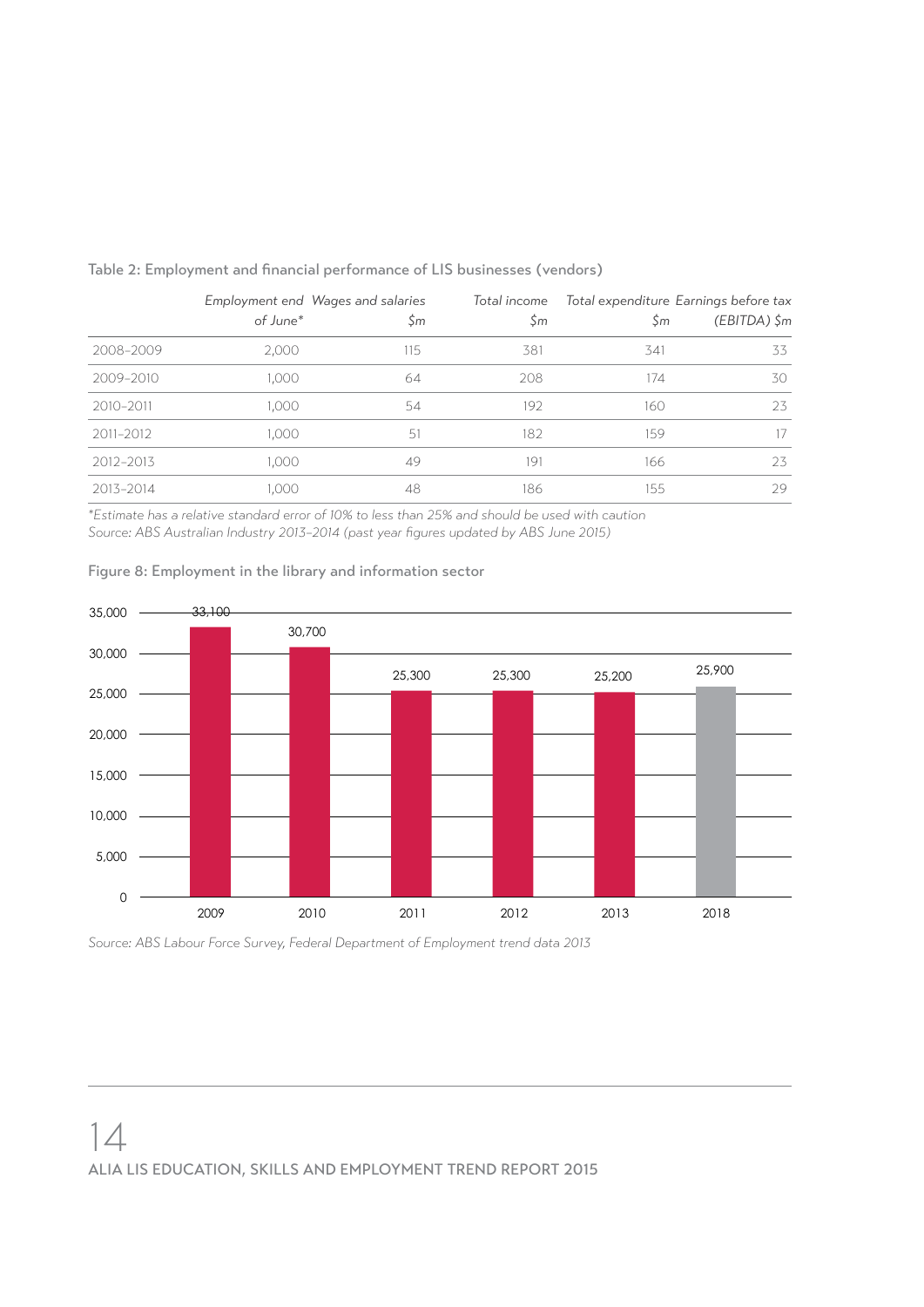

Figure 9: Employment levels for Librarians, Technicians and Library Assistants

*Source: ABS Labour Force Survey, Federal Department of Employment trend data*

#### Table 3: Outcomes of graduates six months after completing their LIS VET training

| Employed or in further study after training (all graduates)                   | 86% |
|-------------------------------------------------------------------------------|-----|
| Employed full time (all graduates)                                            | 22% |
| Employed part time (all graduates)                                            | 46% |
| Further study (all graduates)                                                 | 18% |
| Employed after training (of those employed before training)                   | 91% |
| Employed after training (of those not employed before training)               | 39% |
| Employed in the same occupation as the training course                        | 17% |
| Employed in a different occupation - training was relevant to current job     | 37% |
| Employed in a different occupation - training was not relevant to current job | 13% |
|                                                                               |     |

*Source: NCVER 2013-2104 figures*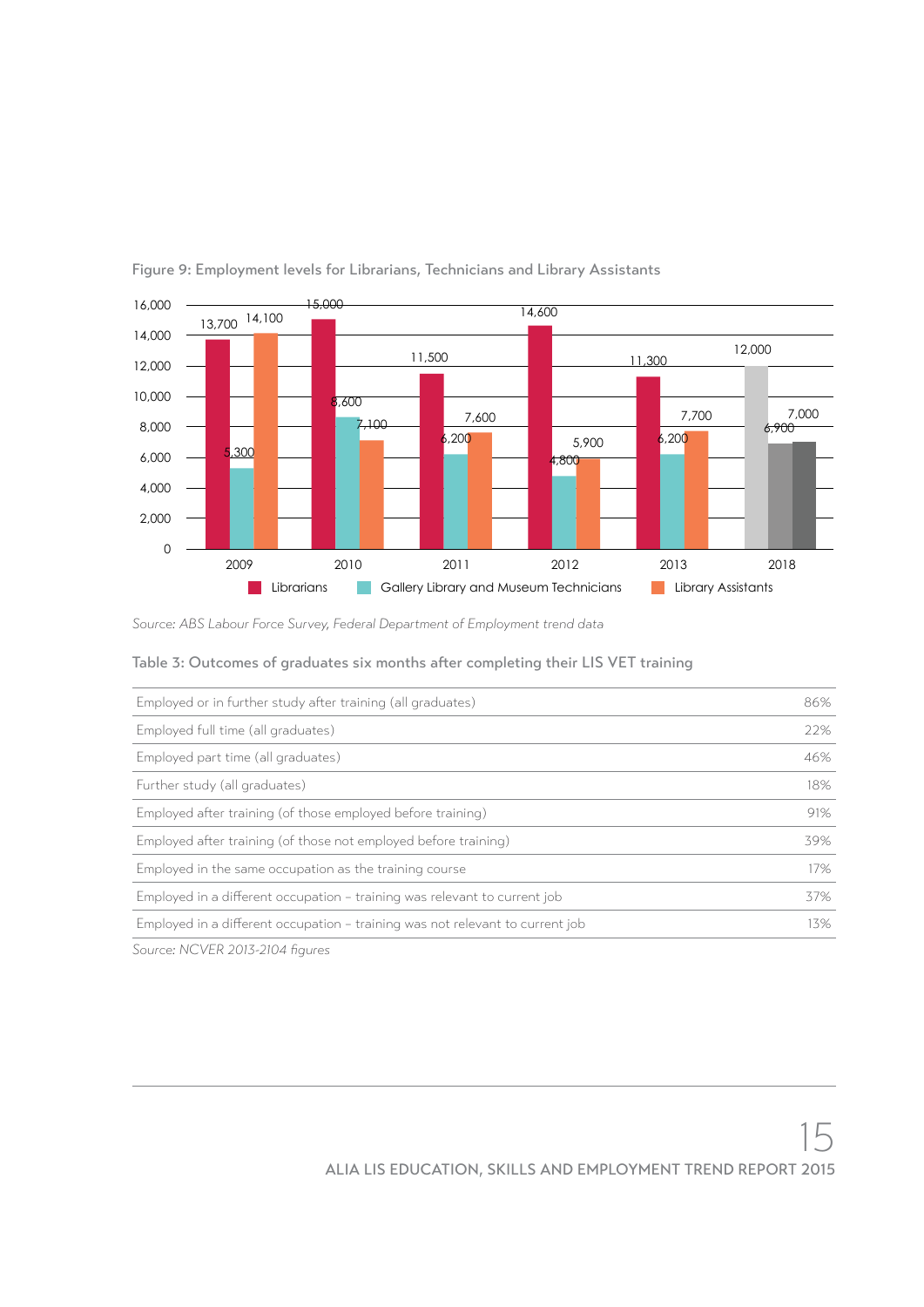



*Source: ABS 2013 Survey of Education and Work*